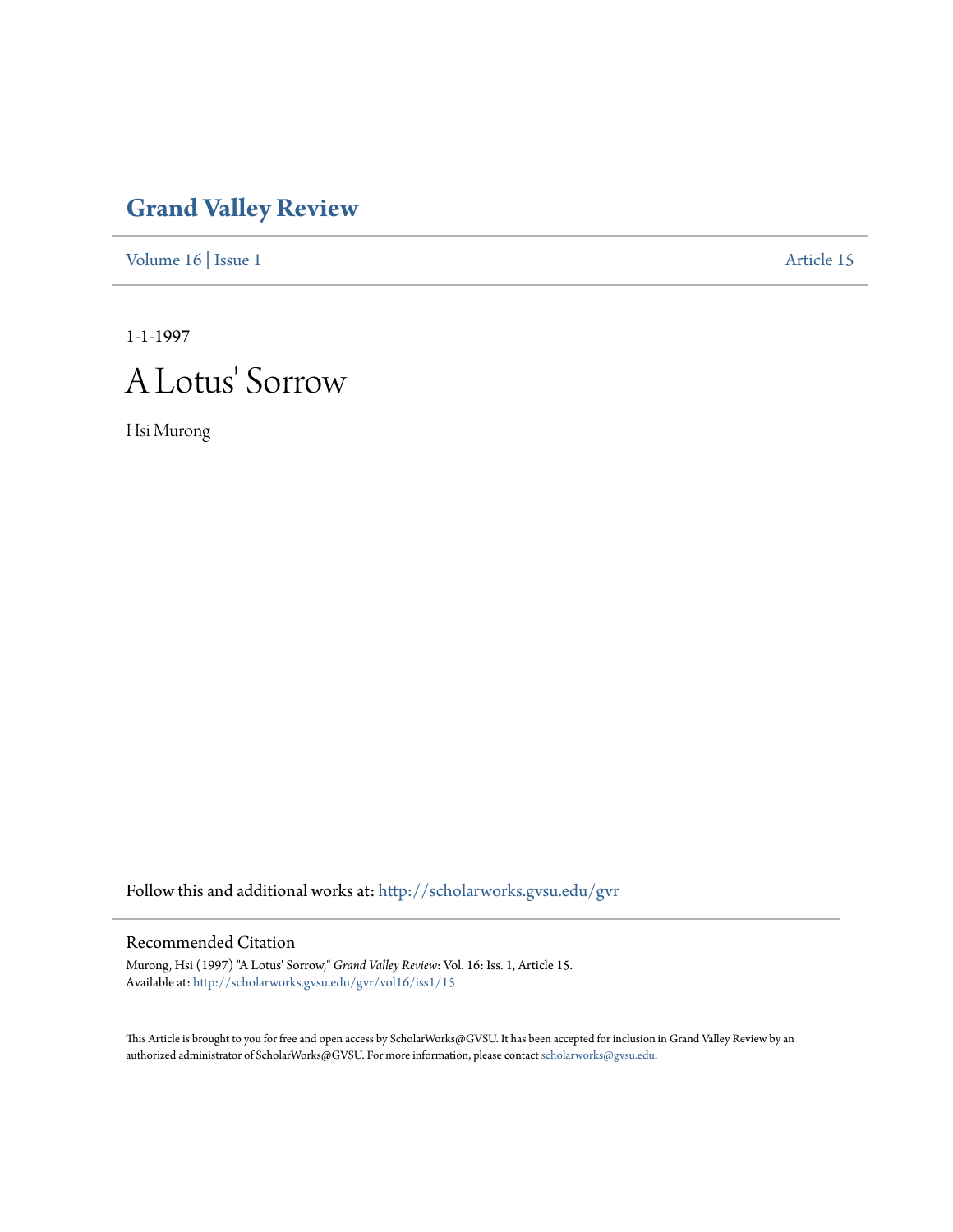## **A Lotus' Sorrow**

I am a summer lotus in full blossom Craving deeply You To see the present me.

The frosty wind has not yet come to erode; The autumn rain has not dropped;

The season of green tartness has gone away. I am now slim and graceful Neither worried nor fearful.

Now is the exact moment when I am the most beautiful.

But My heart's heavy gate is securely locked; Behind each fragrant smile No one knows this lotus sorrow of mine.

Oh, you, the careless one: First you came too early And now too late.

 $-8.21.1979$